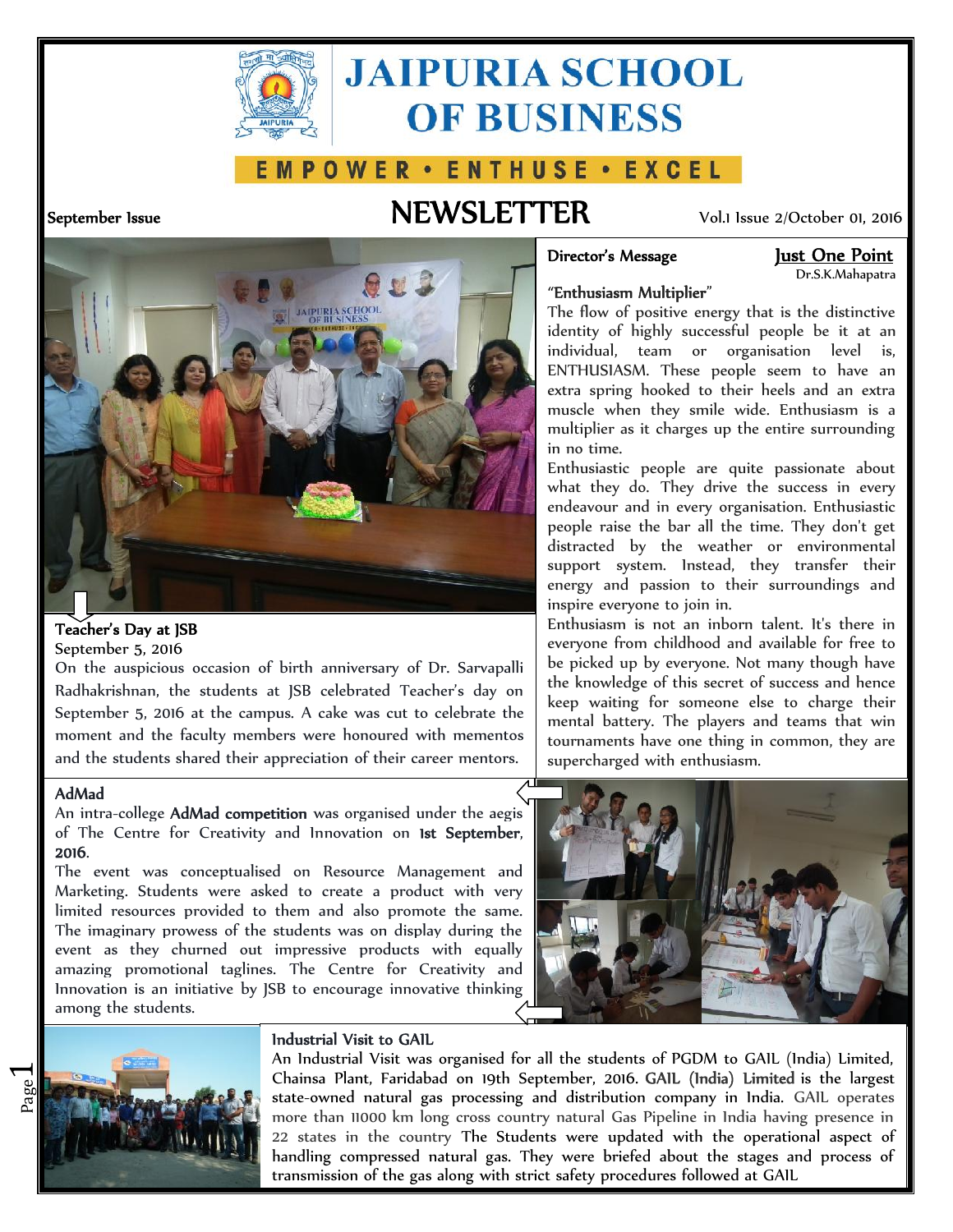#### **Manas and Management**

September 3, 2016

**Dr. PK Mishra, MD, Abhiyan Infra. Pvt. Ltd**. shared a new perspective with the students correlating Management with Ramcharita Manasa popularly known as the Ramayana. Various aspects of management were correlated with different characters in the epic. He urged the students to work hard; not get disillusioned by distractions and never to get disheartened by failures as they are the stepping stones to success. The speaker concluded the talk with a very famous quote by Swami Vivekananda "Arise, Awake and Stop not till the goal is reached". The event was organised under Centre for Leadership Excellence





**Mr. Amit Dubey, CEO, Heuristic Information System Ltd**. visited the Institute on September 3, 2016 and shared inputs on how technology, though providing ease and comfort, makes people vulnerable. The current trend of cyber crimes like stalking and harassing, identity fraud, cyber thefts through various social platforms like facebook, twitter, whatsapp were discussed and means to curb/ protect against the same were also shared. The event was organised under the aegis of Centre for Advanced Data **Analytics** 

**Mr. N. K. Gupta, Director (Finance) RailTel** visited the JSB campus on September 10, 2016 and held a session on "**Corporate Governance and GST**". Mr. Gupta advocated the requirements of a good norm for Corporate Governance and ethical business practices for any successful venture. He shared the highlights of the latest tax policy of "GST" cited



#### **Innovative Invention**

Students of JSB PGDM first year participated in an extempore on "The Most Innovative Invention" on 14th September, 2016 organised under the Centre for Creativity and Innovation. The students were asked to talk about the most path breaking innovation that benefitted human beings the most. The event saw a very enthusiastic participation from the students. It was indeed great fun to refresh the history of great innovations and analyse them in the present scenario.

#### **Beti Padhao Beti bachao**

On 17th September, 2016, Centre for Change and Development, organised a street play on "Violence against women and the changing scenario". Students from Dayal Singh College, DU and students of JSB participated in the play and presented heart-rending performances. Through the play the burning issue of gender discrimination and the apathy towards development of women in India were put forth.





to be India's biggest tax reform measure. The students were given a thorough insight of the same. The event was organised under the Centre for Leadership Excellence.

The Centre for Diversity and Inclusiveness initiated a cleanliness campaign by students and members of faculty on 16th of September,

The drive was aimed to carry  $\boxed{\phantom{a} \phantom{\a} \mathbf{a} \mathbf{a} \mathbf{r}}$ forward the call for "Swachchh Bharat" by the Prime Minister of India as envisioned by Bapuji.

**Dr R.K.S Mangesh Dash, Advisor at Twaran**, an entrepreneur with a mission to turn peoples' life positive spent a day on JSB campus and conducted two separate workshops - an interactive lecture for students on "Interpersonal Effectiveness – Essential Skills for Corporate Leadership" and, a "Faculty Development Workshop" on September 12, 2016.

A former Professor of OB & a corporate trainer with path breaking initiatives, he demonstrated how any individual can become a power house of positive energy and attain success. He brought deep insight for the faculty as well as the students to enhance success through introspection. The event was organized under Centre for Leadership Excellence

#### **Jaipuria School of Business**

Block B, Gate No. 1, Shakti Khand-IV, Indirapuram, Ghaziabad, U.P. 201014 Connect: pgdm@jaipuria.edu.in